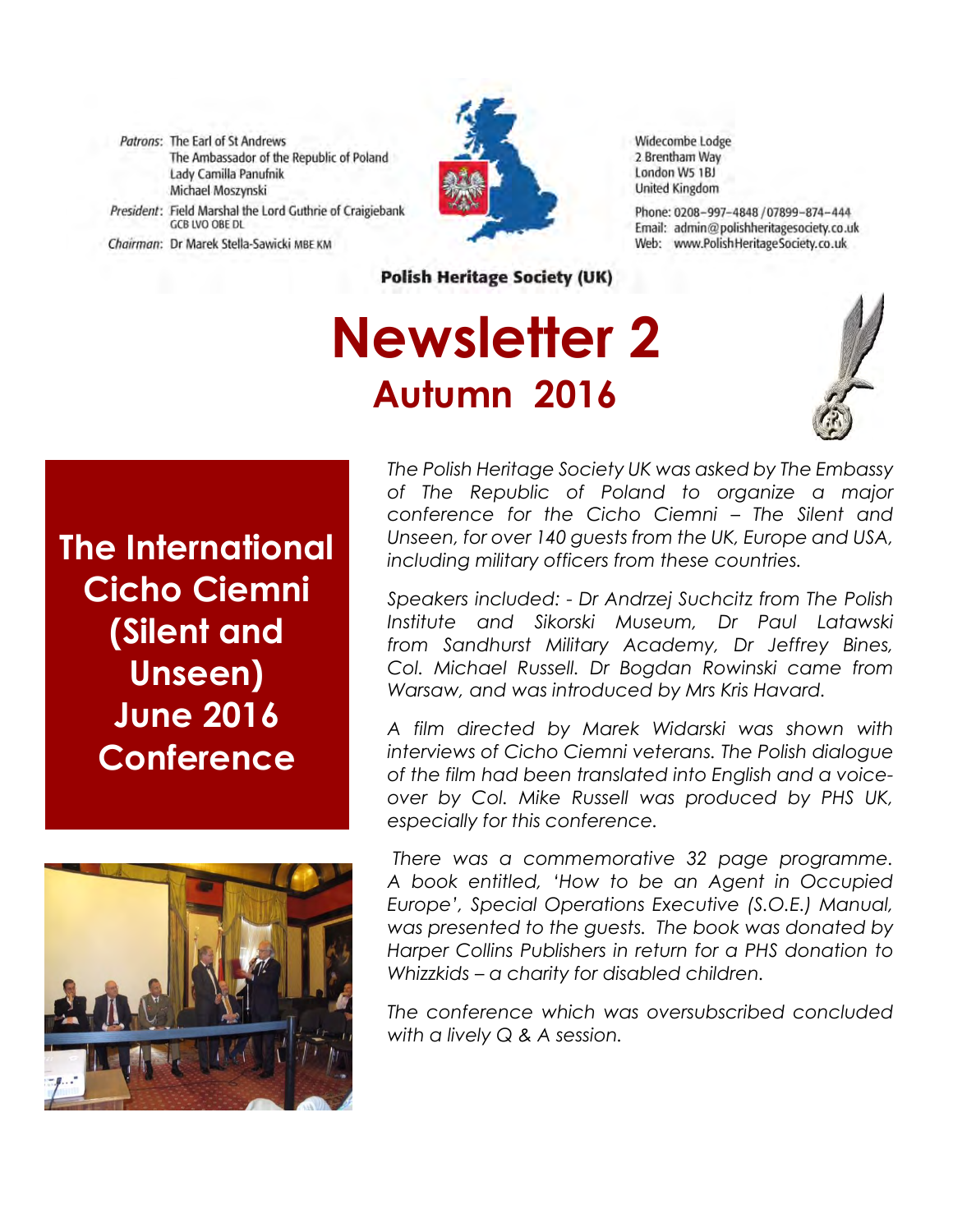## **HISTORIC GRAVES**





### **General Marian Kukiel's Grave, Kensal Green Cemetery**

**Marian Włodzimierz Kukiel** *was a Polish Major General, historian, and political activist. He was one of the founders of Związek Walki Czynnej and a member of Związek Strzelecki. He fought with the Polish Legions in First World War. In 1939 he took part in the battle to defend the city of Lwów. He left Poland in 1939 and became Vice-Minister of War in The Polish Government in Exile in London. Later he became a General Officer commanding the First Polish Corps in Scotland. After the war, he was a Professor of the Polish University in Exile and a member of The Polish Institute and Sikorski Museum in London.*

### **National Service of Remembrance at Cenotaph Whitehall**



From left: Jan Jarzębowski, Henry Budzyński, Zbyszek Lis KM, Anita Meeson DM, Chris and Hanka Januszewski, Dr Marek Stella-Sawicki MBE KM, Eugeniusz Niedzielski - veteran of the 1st Polish Armoured Division of General Stanisław Maczek.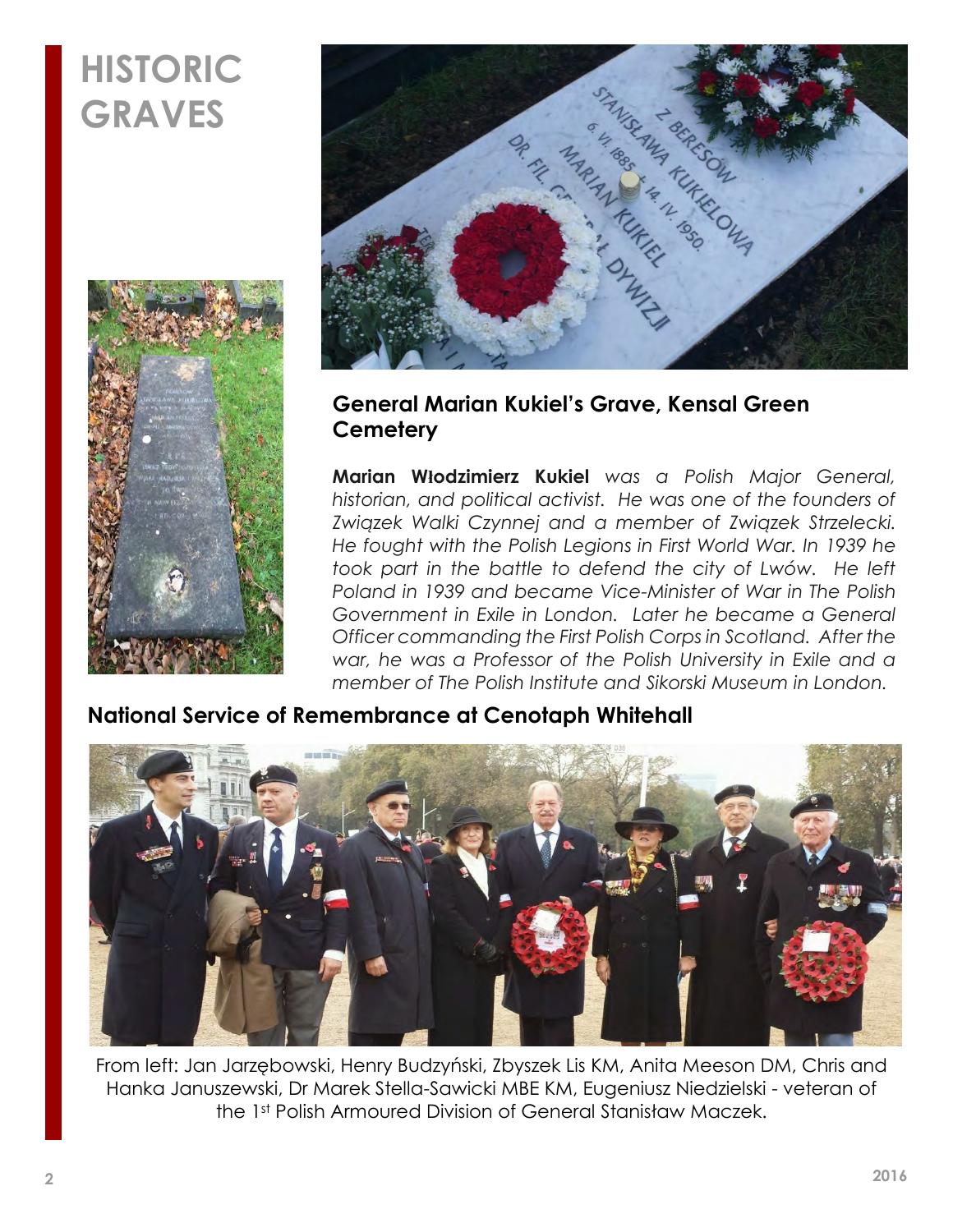

**Joseph Conrad Society** 

**The 5th Annual Award from PHS**

**THE POLISH HERITAGE SOCIETY**

### **JOSEPH CONRAD AWARD**

**renewed for a further 5 years !**

#### **Joseph Conrad Award May 2016**

*The Polish Heritage Society UK proposed that the 2016 Joseph Conrad Award go to Dr Andrew Francis, who is seeking to translate a work of the late Dr Andrzej Braun of Gdańsk, from Polish into English. The project should have all the relevant permissions later this year or early next year. Once these are acquired The Polish Heritage Society intend to release the award.*

*Andrzej Braun was a poet, writer and reporter and an outstanding Polish author fascinated by the life and works of Joseph Conrad-Korzeniowski.*

*Braun was born on August 19th, 1923 in Lódz and died on November 9th, 2008 in Warsaw.*

*Among Andrzej Braun's merits was the fact he was one of the main initiators of interest in the life and works of Joseph Conrad in Poland. When the Conrad Section of the Society of Friends of the Polish Maritime Museum in Gdańsk was transformed into the Polish Conradian Club, in 1975, he was elected its chairman until 1995.* 

*Braun also published articles there and worked on the bibliography of Polish Conradiana. His last official appearance was during the inauguration of the Joseph Conrad Year in February 2007 at the Royal Castle in Warsaw.*



**[\(photogravure](https://en.wikipedia.org/wiki/Photogravure) by [Alvin](https://en.wikipedia.org/wiki/Alvin_Langdon_Coburn)  [Langdon Coburn\)](https://en.wikipedia.org/wiki/Alvin_Langdon_Coburn)**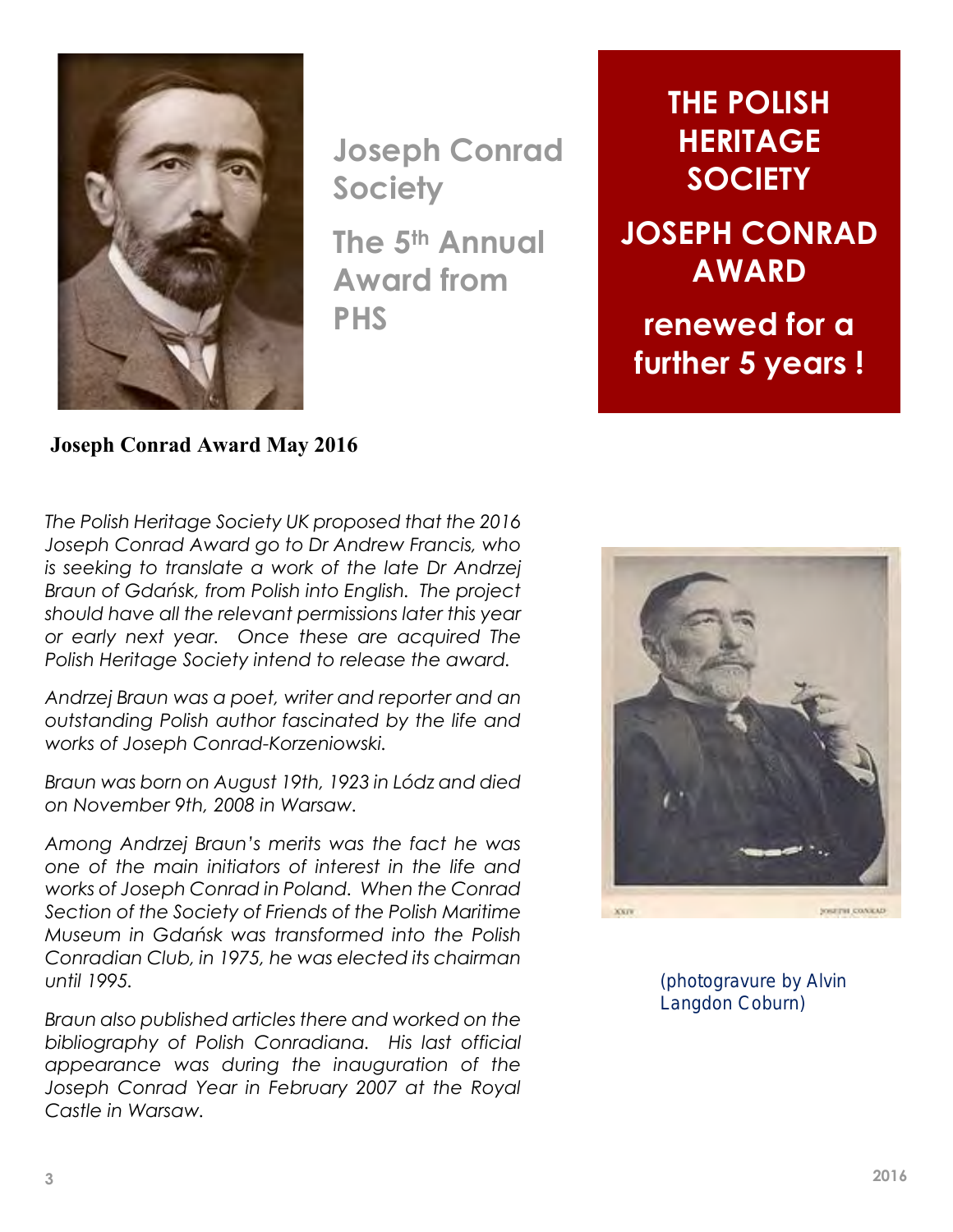## **A plaque to Polish ENIGMA cryptographers and the officers and men of Polish Radio Intelligence Coy**



#### *Enigma and Polish Cryptographers Plaque in Felden, Boxmoor Hemel Hempstead 20th July 2016*

*The Polish Heritage Society UK erected a plaque to two Polish Enigma code breakers Marian Rejewski and Henryk Zygalski with the officers and men of the Polish Radio Intelligence Coy.*

*The location of the site where the cryptographers and code breakers worked was located through research undertaken by The Polish Underground 1939-45 Study Trust and The Polish Institute and Sikorski Museum. Thanks to the close co-operation between the three organisations, The Polish Heritage Society, The Polish Underground 1939-45 Study Trust and the owner of the house, Mr James Mills Webb, it was possible to erect a plaque at the site in Felden. PHS was able to ensure full historical accuracy for the plaque, by working closely with Dr A Suchcitz, Mrs E Maresch and Mr J. Mills Webb.* 

*The event was attended by H.E. Ambassador, Mr Witold Sobkow, Lady Verulam, Lord Lieutenant of Hertfordshire, The local Mayor, Mr Robert McClean,Sir John Dermot Turing, a Trustee of Bletchley Park and John Gallehawk, a researcher at Bletchley Park.* 

#### *Mr J Mills Webb kindly offered a donation towards the event.*

**21 July 2000, Poland's President [Aleksander Kwaśniewski](https://en.wikipedia.org/wiki/Aleksander_Kwa%C5%9Bniewski) posthumously awarded Poland's highest civilian decoration, the [Grand Cross of the Order of](https://en.wikipedia.org/wiki/Order_of_Polonia_Restituta#Classes)** *Polonia Restituta***, to Marian Rejewski and Henryk Zygalski. Rejewski's daughter, Janina Sylwestrzak, also received the [War Medal 1939–1945](https://en.wikipedia.org/wiki/War_Medal_1939%E2%80%931945) on his behalf, from th[e British Chief of the Defence Staff](https://en.wikipedia.org/wiki/British_Chief_of_the_Defence_Staff) in July 2005. On 1 August 2012, Marian Rejewski posthumously received the [Knowlton Award](https://en.wikipedia.org/wiki/Thomas_Knowlton#Knowlton_Award) of the U.S. [Military Intelligence Corps Association.](https://en.wikipedia.org/w/index.php?title=Military_Intelligence_Corps_Association&action=edit&redlink=1)**

#### *Henryk Zygalski*

**From September 1932, Zygalski was a civilian [cryptologist](http://www.wikiwand.com/en/Cryptology) with the [Polish](http://www.wikiwand.com/en/Poland) [General Staff's](http://www.wikiwand.com/en/General_Staff)**  *[Biuro Szyfrów](http://www.wikiwand.com/en/Biuro_Szyfr%C3%B3w)* **(Cipher Bureau) working with [Marian Rejewski](http://www.wikiwand.com/en/Marian_Rejewski) and Jerzy [Różycki](http://www.wikiwand.com/en/Jerzy_R%C3%B3%C5%BCycki). Together they developed methods and equipment for breaking Enigma messages. In late 1938, in response to growing complexities in German encryption procedures, Zygalski designed the ["perforated sheets,"](http://www.wikiwand.com/en/Zygalski_sheets) also known as ["Zygalski](http://www.wikiwand.com/en/Zygalski_sheets)  [sheets,](http://www.wikiwand.com/en/Zygalski_sheets)" a manual device for finding Enigma settings. was, from September 1932, a civilian [cryptologist](http://www.wikiwand.com/en/Cryptology) with the [Polish](http://www.wikiwand.com/en/Poland) [General Staff's](http://www.wikiwand.com/en/General_Staff)**  *[Biuro Szyfrów](http://www.wikiwand.com/en/Biuro_Szyfr%C3%B3w)* **(Cipher Bureau) working with [Marian Rejewski](http://www.wikiwand.com/en/Marian_Rejewski) and [Jerzy Różycki](http://www.wikiwand.com/en/Jerzy_R%C3%B3%C5%BCycki). Together they developed methods and equipment for breaking Enigma messages. After the war he remained in exile in the [United Kingdom](http://www.wikiwand.com/en/United_Kingdom) and worked, until his retirement, as a lecturer in mathematical statistics at the [University of](http://www.wikiwand.com/en/University_of_Surrey)  [Surrey.](http://www.wikiwand.com/en/University_of_Surrey) During this period he was prevented by the [Official Secrets Act](http://www.wikiwand.com/en/Official_Secrets_Act) from speaking of his achievements i[n cryptology.](http://www.wikiwand.com/en/Cryptology) He died August 30, 1978, a[t Liss,](http://www.wikiwand.com/en/Liss) was cremated and his ashes taken t[o London](http://www.wikiwand.com/en/London)**

#### *Marian Rejewski*

**Marian Adam Rejewski, (16 August 1905 – 13 February 1980) was a Polish mathematician and cryptologist who reconstructed the Nazi German military Enigma cipher machine sightunseen in 1932. The cryptologic achievements of Rejewski and colleagues Jerzy Różycki and Henryk Zygalski enabled the British to begin reading German Enigma-encrypted messages at the start of World War II, seven years after Rejewski's original reconstruction of the machine.**

*Photo courtesy Marek Ostas*